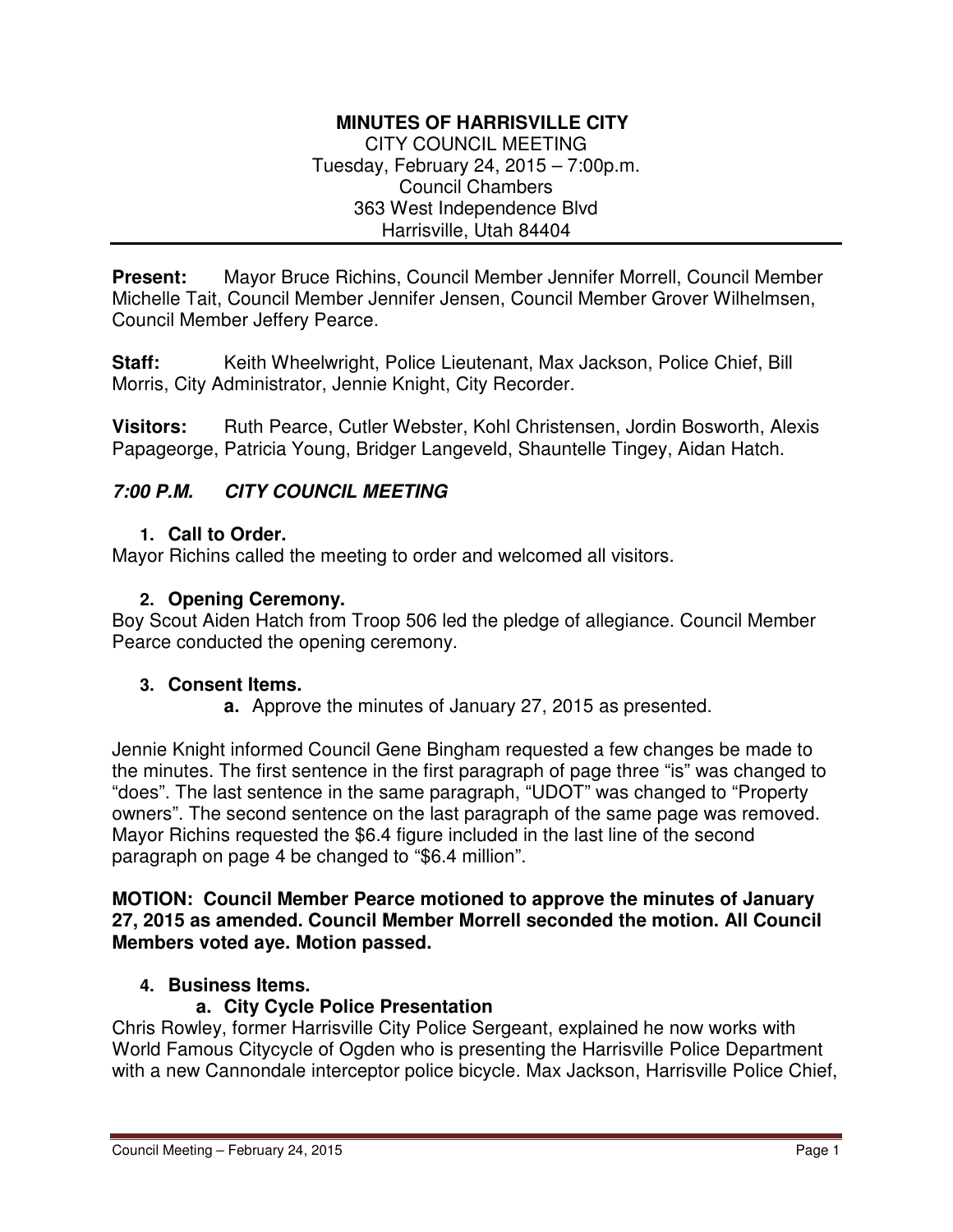presented the owner of World Famous Citycyle Ogden, Drew Johnson, with a plaque of appreciation. Mayor and Council thanked Drew Johnson for this generous donation. Max Jackson said School Resource Officer Glen Gammell will be attending the bike patrol school. He said this bike will be put to use with Heritage Days, patrolling the neighborhood in the good weather months, and to support the Special Olympics Torch Run. Mayor Richins asked to include pictures of this donation on social media.

#### **b. Discussion/possible action to approve Harrisville City Resolution 2015-02; A Resolution of Harrisville City, Utah, adopting policies and fees for police reports; and providing an effective date.**

Bill Morris introduced the background on this resolution. The previous policy including police fees is outdated and needs to be updated. The fee for written reports, photographs, audio recording, video recording, and emailed reports is now \$25 per case. In some circumstances, part of the information is redacted for privacy issues which create work for staff. There is no charge to release reports for victims, government agencies, or defense attorneys.

Council Member Morrell pointed out a clerical error in the last sentence of section one. The word "of" was added after "Release" and an (s) was added after the word "report". Council Member Jensen asked if this fee schedule is consistent with surrounding cities. Bill Morris confirmed there is a range for different items and levels; we opted to set a basic fee that encompasses everything. Council Member Jensen said she feels this is rather low for the amount of work required. Mayor Richins pointed out this is going in the right direction. Council Member Pearce asked how many requests we receive. Bill Morris said the exact number is not known but a fair amount of reports are requested regularly.

**MOTION: Council Member Jensen motioned to approve Harrisville City Resolution 2015-02; a resolution of Harrisville City, Utah, adopting policies and fees for police reports; and providing an effective date. Council Member Tait seconded the motion. A Roll Call vote was taken.** 

| <b>Council Member Wilhelmsen</b> | Yes        |
|----------------------------------|------------|
| <b>Council Member Tait</b>       | Yes        |
| <b>Council Member Pearce</b>     | <b>Yes</b> |
| <b>Council Member Jensen</b>     | Yes        |
| <b>Council Member Morrell</b>    | Yes        |

**Motion passed 5-0.**

**c.** Discussion/possible action to approve Harrisville City Resolution 2015-03; A Resolution of Harrisville City, Utah, Council adopting Harrisville City's legislative priorities for the 2015 Utah General Legislative Session; and providing an effective date.

Bill Morris explained the background behind this resolution. This was initiated by WACOG and the League of Cities and Towns to protect municipal water rights, water development, air quality, and transportation issues. Weber-Morgan Health Department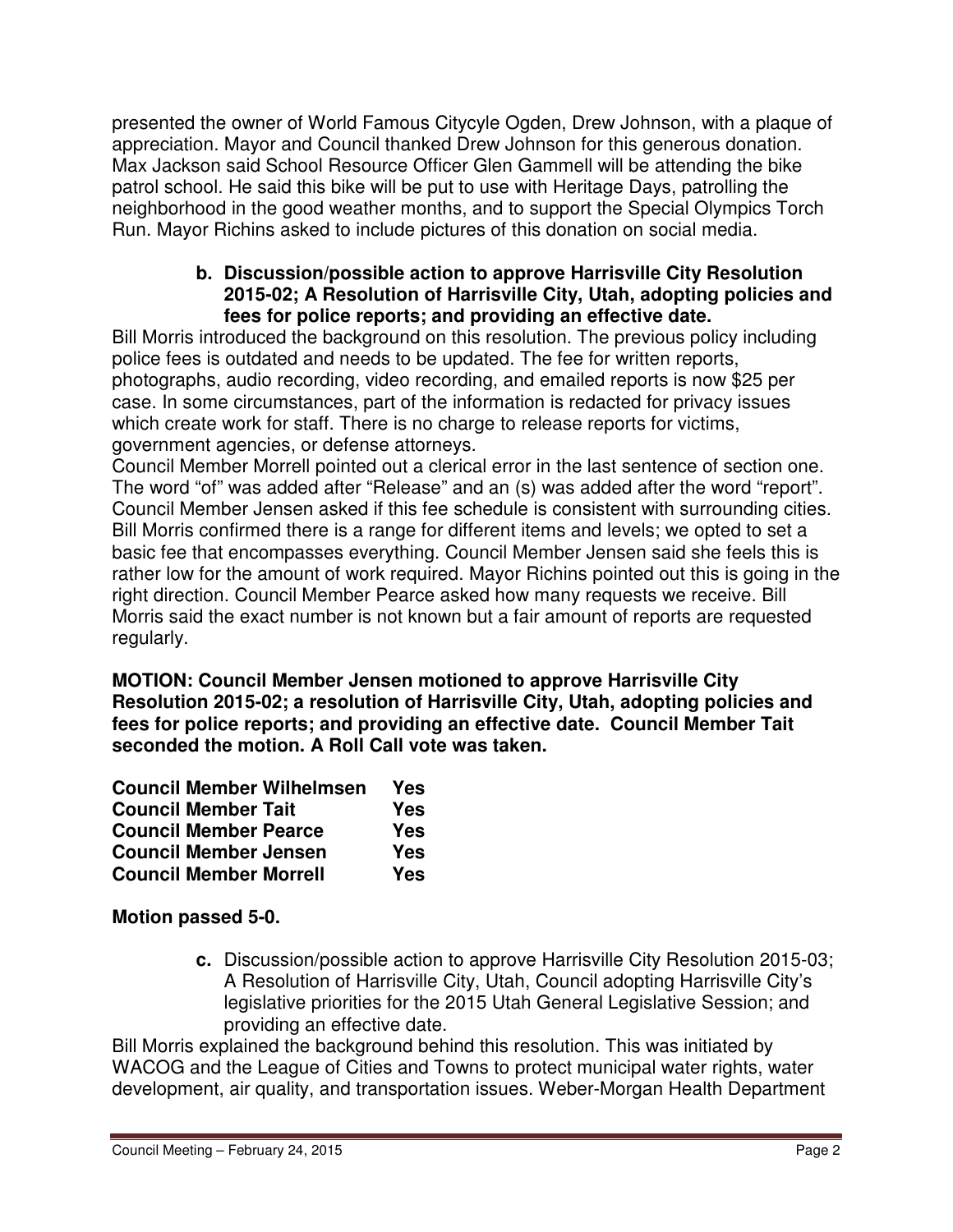will conduct some studies and passing this resolution shows the city's supports. The biggest issue is the transportation. Council Member Morrell asked what the purpose and intent of the resolution is. Bill Morris said this will show support for the efforts the League of Cities and Towns is taking to the legislators to make changes. Council Member Pearce said his understanding of this resolution is to stand behind the League. Mayor Richins pointed out a clerical error in the third line down under #4. "Meeting" was changed to "meet".

**MOTION: Council Member Tait motioned to approve Harrisville City Resolution 2015-03; a resolution of Harrisville City, Utah, Council adopting Harrisville City's legislative priorities for the 2015 Utah General Legislative Session; and providing an effective date. Council Member Pearce seconded the motion. A Roll Call vote was taken.** 

| <b>Council Member Wilhelmsen</b> | Yes        |
|----------------------------------|------------|
| <b>Council Member Tait</b>       | <b>Yes</b> |
| <b>Council Member Pearce</b>     | Yes        |
| <b>Council Member Jensen</b>     | <b>Yes</b> |
| <b>Council Member Morrell</b>    | <b>Yes</b> |

## **Motion passed 5-0.**

## **5. PUBLIC COMMENTS - (3 minute maximum)**

Pat Young, 140 W 2025 N., expressed her concern regarding the traffic problems at Majestic Elementary. She has concern with 2550 and also the backside of the school at 2425 North. She said the school has a representative outside with a bright vest but the traffic is still an issue. She is aware of the concerns regarding the sidewalk issues on 2550 North but is concerned because motorists are not watching. She would like to see more police patrols in the area during the commute times. She would not like to see the injury of a child; even one injured child is too many. She said Principal Wallace sent a letter out to parents, but things seem to be getting worse.

Council Member Jensen agreed there are safety concerns, especially on 2550 North. This is a 40 mph speed limit where traffic is not slowing in front of the school even with the congestion. She said even in the red zone section, parents are still parking in this area. These are the parents of the students going to this school.

Pat Young said she is worried watching these children. She has brought this issue here to see what can be done.

Keith Wheelwright, Harrisville City Police Lieutenant, said he patrols this area daily. He concurs there is a traffic issue and parents are part of the problem. The allowed parking on 2425 was intended to move the cars off of 2550 North. Telling parents they can't park in this area creates more of an issue on 2550. This area was poorly designed from the beginning. Additionally a lot of these issues are parent related. There is only one patrol officer on duty during the morning and he is assigned as the school resource officer at Orion, and there is only one duty car in the afternoon. The police department is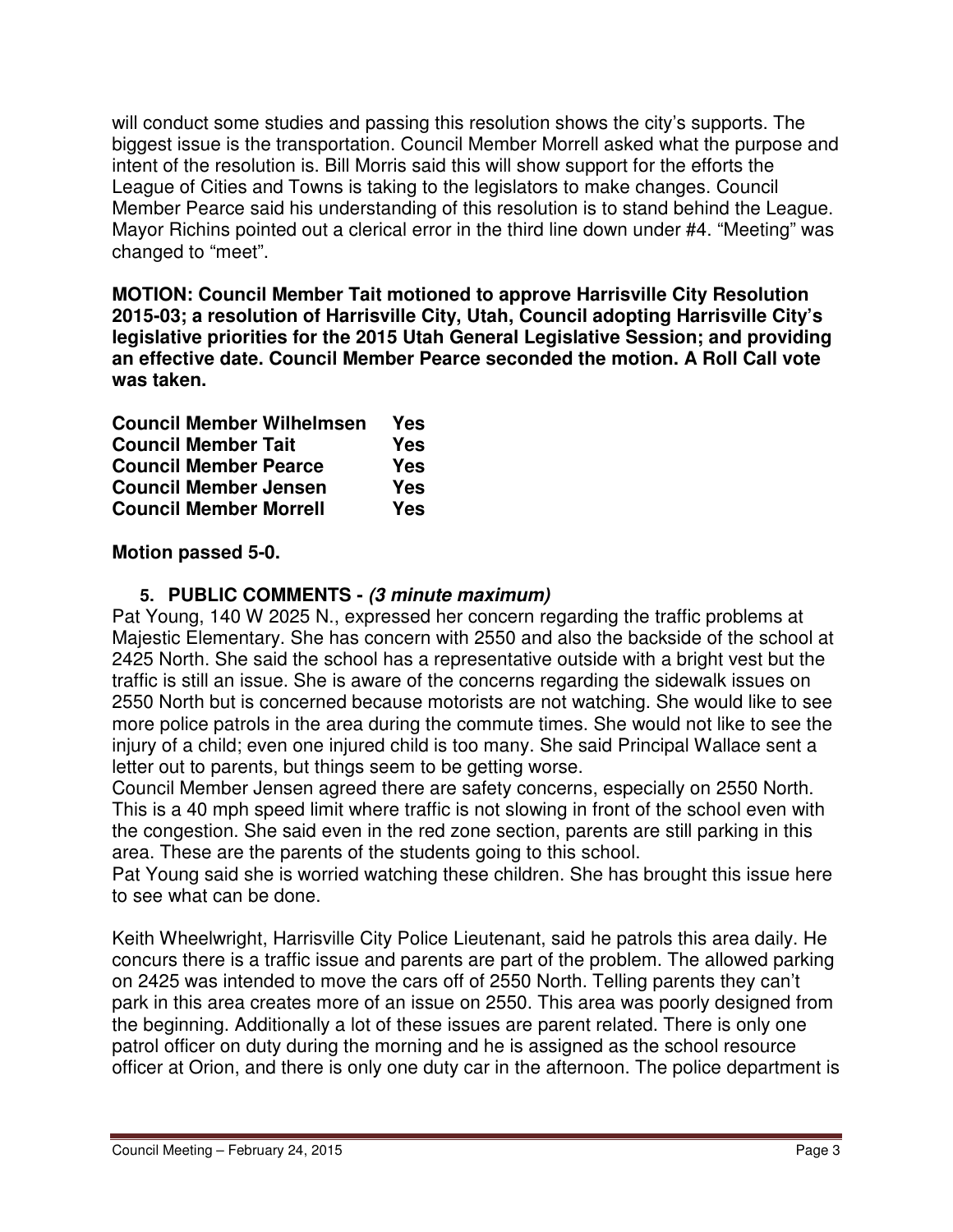not ignoring the problem. When a patrol vehicle is onsite, the problems disappear, but they are not regularly available to make this happen.

Council Member Jensen stated this is an overpopulated school. She suggested working with Pleasant View to address the issue on 2550 North.

Lt. Wheelwright pointed out Pleasant View only has one duty car during these times and their priority is Lomond View Elementary because it had worse safety issues.

Richard Hendrix, 2220 N. 750 W, stated he appreciates the comments from the public trying to address these safety concerns. He also appreciates what the elected officials are doing to address these concerns. He read the minutes from last meeting regarding the proposal of the 750 West property. He gave a brief history of when this property was purchased. He stated that at the time Mayor Oates met with an architect to discuss plans. These plans are still available and may include some pricing estimates and indicate what was being thought of 10 years ago.

Cutler Webster, 116 E. 100 E., stated he has witnessed a lot of people running the four stop on Pennsylvania. He said he understood this used to be a two way stop. Mayor Richins explained they allowed the flow of traffic to continue with the heavy construction trucks coming and going through the area, but there was always a plan for this to be a four way stop.

# **6. MAYOR/COUNCIL FOLLOW-UP:**

Council Member Jensen asked Bill Morris for a follow-up on the sidewalk issue. Bill Morris said he and Jennie Knight met with the individual assigned to the Harrisville RAMP Grant Project. They gave a tour of the affected area; including the trail that was recently put in by North Ogden. He felt the meeting was successful; however, the committee has the final vote.

Council Member Jensen said she witnesses dangerous situations daily in this area. Bill Morris said we have done everything within our power to offer a solution. Mayor Richins also signed a letter of support for the PRA to apply for an additional grant. Council Member Pearce asked about the time frame before we know if we have been awarded the grant. Bill Morris responded within the next week or two. Council Member Wilhelmsen asked about installing blinking speed signs. Mayor Richins said we are looking into the cost of these.

Bill Morris also suggested Council Member Jensen reach out to Pleasant View City again as they have new people involved. He also suggested she contact Drew Wilson from Weber County School District who is over facilities. Council Member Jensen said they have been denied requests for a school zone in the past. Bill Morris said the PTA must pass off on the school routing plan. This may offer an opportunity to readdress the issue.

Council Member Tait asked if there is any funding available through the city for the Farmer's market. Bill Morris suggested applying for the small RAMP grants. The city would be ineligible if we receive the grant for the sidewalk. Also, the Department of Community and Culture may be a resource for funding. Bill Morris said the deadline for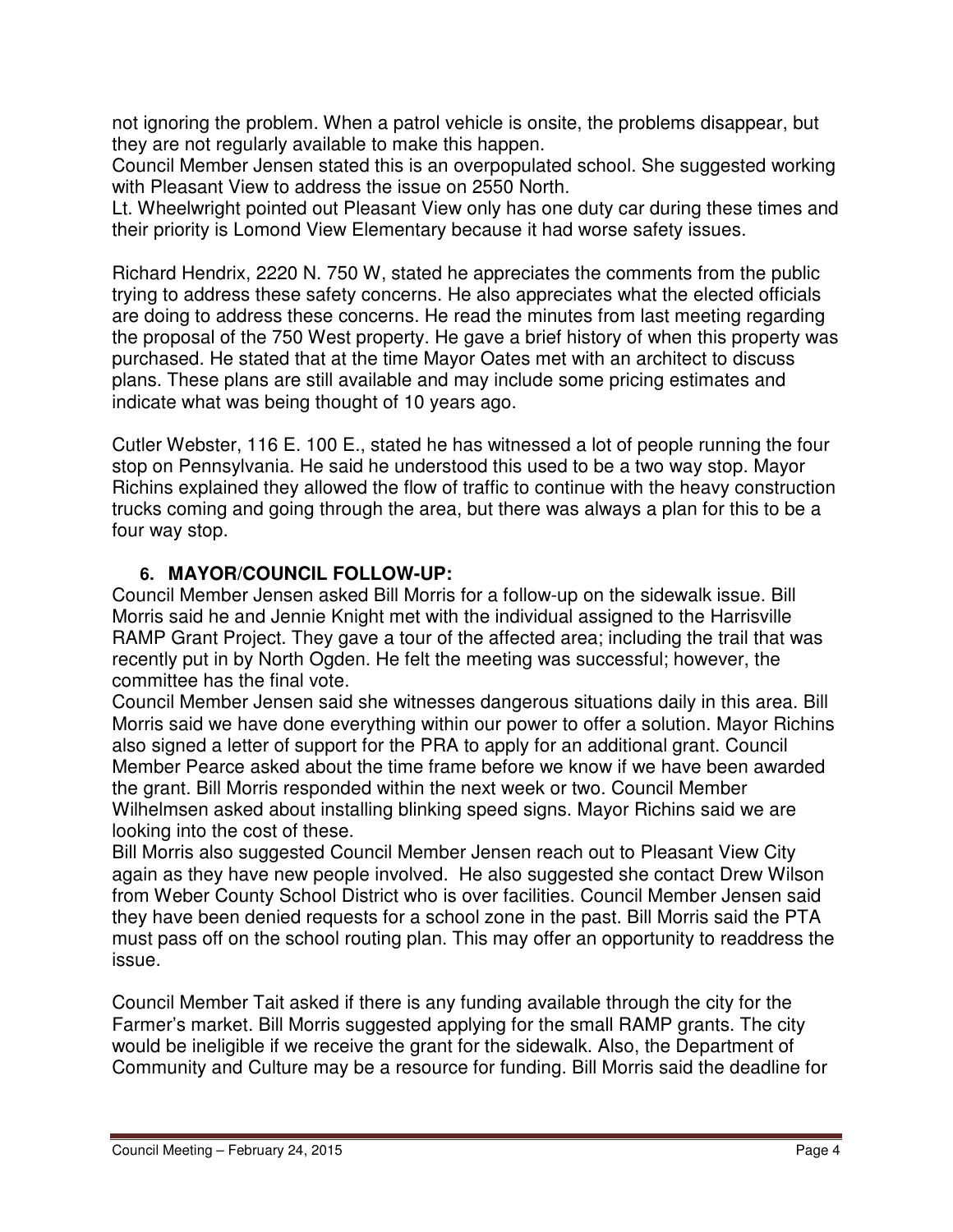small RAMP grant funding is in April. He is more than willing to get additional information for her regarding funding.

Council Member Morrell asked about the Safe Routes to School funding. Bill Morris said this was sequestered by the Federal Government so it is no longer available.

Mayor Richins asked Council Member Tait if the Easter Egg Hunt is taking place on the Saturday before Easter. Jennie Knight informed Council she has advertised the event in the city Newsletter and reserved the park on Saturday, April  $4<sup>th</sup>$  at 9:00am.

#### **MOTION: Council Member Wilhelmsen motioned to adjourn the regular meeting and enter into a Closed Executive Session. Council Member Morrell seconded the motion. All Council Members voted aye. Motion passed.**

**7. Closed Executive Session-**Utah State Code §52-4-204 & §52-4-205: The Council may consider a motion to enter into Closed Executive Session for the purpose of discussion of the character, professional competence, or physical or mental health of individual(s) and discussion regarding deployment of security personnel, devices, or systems.

Mayor and Council convened into a closed executive session.

**MOTION: Council Member Pearce motioned to close the closed executive session. Council Member Wilhelmsen seconded the motion. All Council Members voted aye. Motion passed.** 

## **8. Adjourn.**

## **[Council Member Morrell was excused]**

## **9. Heritage Days Work Session.**

Mayor Richins called the work session to order. Council Member Jensen asked if anyone has committed any food vendors for the event. Mayor Richins suggested making assignments for the food vendors to avoid duplications.

Mayor Richins will contact to Pier 49, Asian Express, and Walmart.

Council Member Jensen said Council Member Morrell will talk to Fremont High School clubs and teams to see if they would like to run a booth.

Council Member Jensen said she will go to Weber High and Orion Jr. High to see if any clubs or teams would like to do a food booth. She commented we didn't have enough food booths last year. She feels if we can get people involved in doing food booths we can get a larger crowd. Council Member Jensen will work with Pat Young. Mayor Richins suggested inviting her to attend the work session.

Council Member Jensen would like to put medallions on Facebook and hold a scavenger hunt. Participants can find the clue for the day and increase the advertisement on Facebook. She would like to give away a prize such as a Chili's gift card or Walker Theatre tickets. She said this is more about promoting the city Facebook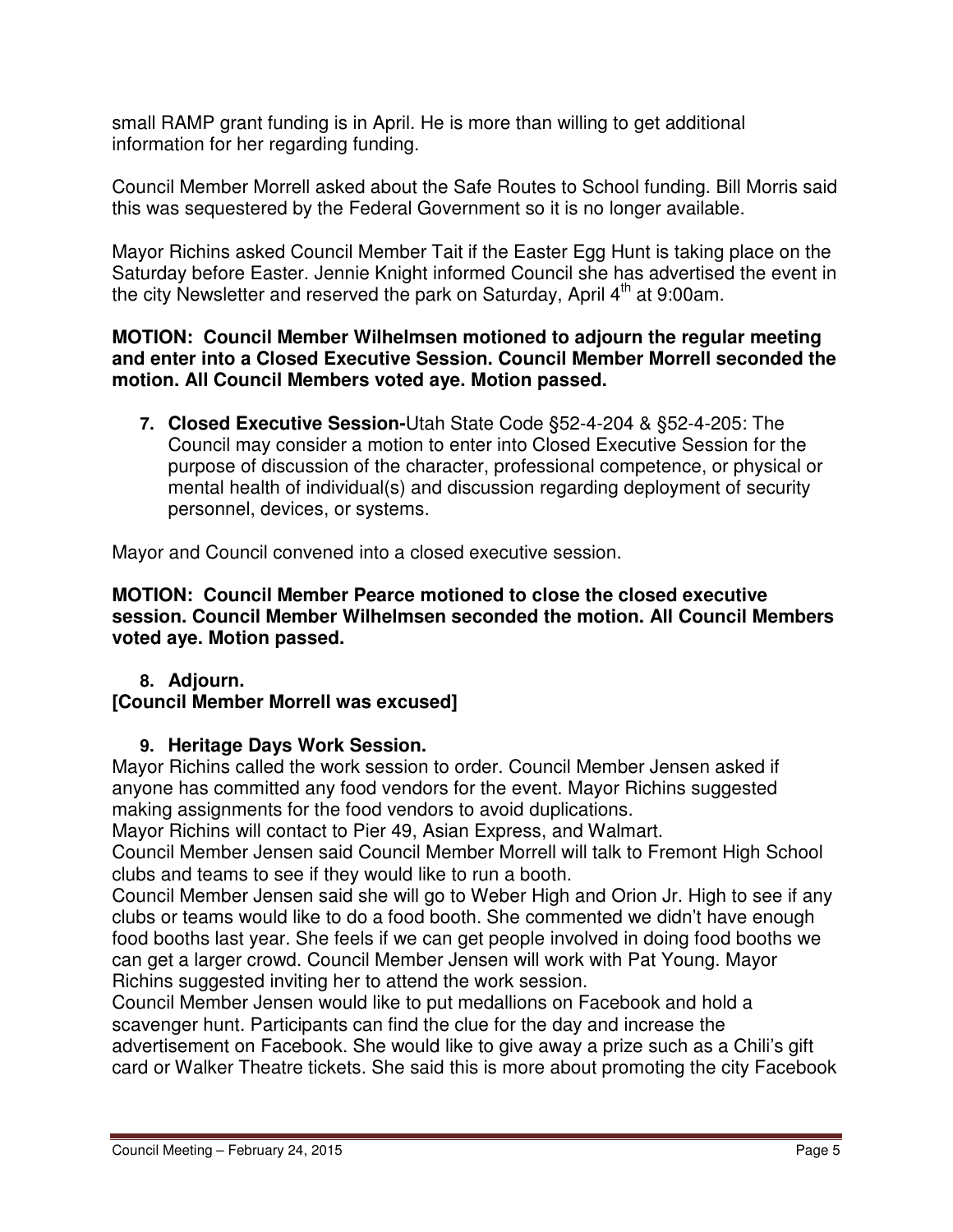page so when the Heritage Days information goes out, there is already a following of people.

Council Member Jensen asked for any additional thoughts on activities. Council Member Tait pointed out the ones suggested in earlier meetings.

Council Member Jensen said Wasatch Peaks Credit Union will help with saw dust scramble. She said we contacted them late in the year last time.

Council Member Tait said the Youth City Council met with Representative Gage Froerer while attending the Local Officials Day at the Legislature. He even came out of session to greet them. He offered his support for Heritage Days. Mayor Richins said he has done this in the past. Council Member Tait said he was very personable and this was a highlight of this activity. Council Member Jensen will touch base with him as she has a contact with his office.

Mayor and Council discussed by moving up the Heritage Days date the 2015 celebration falls into the same budget year as the 2014 year celebration. Jennie Knight suggested Council Member Jensen contact Pam Crosbie for the remaining budget amount. The fireworks are already arranged and paid for.

Council Member Jensen asked how Harrisville's Got Talent is going. Council Member Wilhelmsen said he is having difficulty finding someone to chair over the committee. Many are willing to help with the committee but not oversee things. Mayor and Council discussed several people in the community who may be willing to help. They also gave discussion about having entertainment throughout the day. Council Member Wilhelmsen asked if this might take away from the talent show. Council Member Jensen did not feel it would. Performer's throughout the day would have 15-20 minutes for entertainment; talent show participants only perform one number a piece.

Council Member Jensen said she would like to keep the bowery open for entertainment throughout the day and also to give people an area to be out of the sun.

Council Member Jensen said she is hoping to have Weber High School football team help with the Ninja Warrior event.

Council Member Jensen said she will not be having the baby contest. She would like to stick to the Harvest ideas. Mayor and Council gave discussion on when to have the next Farmer's Market. Mayor and Council gave discussion on having a Master Gardner do a presentation.

Council Member Tait suggested contacting Home Depot or Lowe's for the kids activities or possibly the Ogden Nature Center could bring in some animals for a presentation. Council Member Jensen wondered whether or not to have the parade. Council Member Wilhelmsen and Mayor Richins said they both received positive feedback about having the small parade. There is a challenge because the parade cannot move through the entire community. Milissa Ferguson has been the parade coordinator in the past. Mayor and Council agreed to offset the parade time from Pleasant View City and possibly draw for their participants if possible.

Council Member Jensen said the car show volunteer fell through with a conflict in scheduling. Mayor Richins suggested having the disc golf tournament instead. Mayor and Council gave a brief discussion on how to run the disc golf tournament. Council Member Morrell is in charge of the 5K and will have Fremont High cross country

team do the timing again. Council Member Jensen is hoping to include Striders running store to help with advertisement.